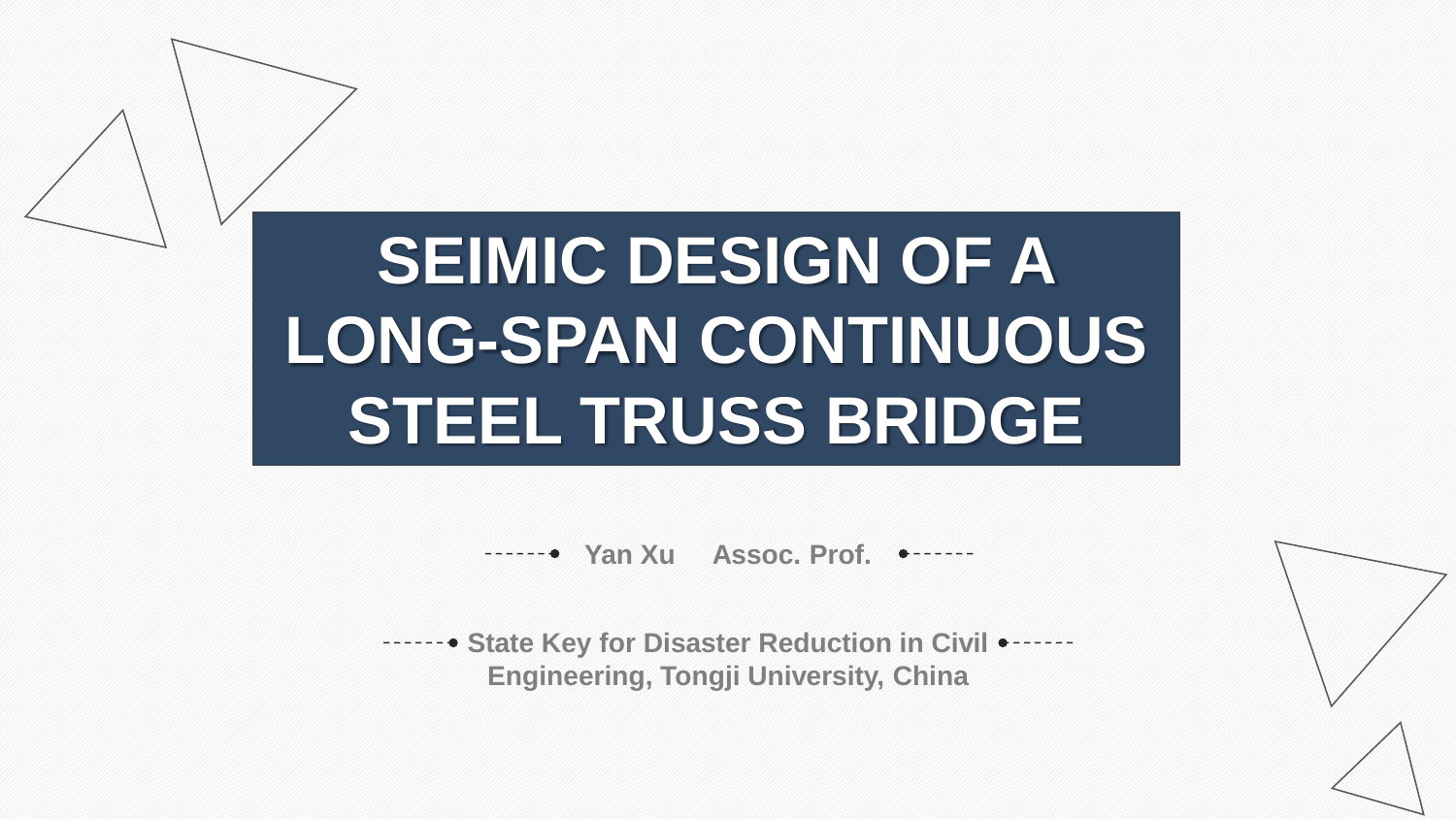# **1、Project Overview**

➢The old Songpu Bridge was a railway and highway combined bridge across the Huangpu River. The upper deck was a two-lane highway and the lower deck was a single-track railway. In recent years, the Songpu Bridge needs reconstruction to make full use of the existing resources.

 $\blacktriangleright$ The main bridge is a continuous steel truss bridge with the span arrangement (96m+112m+112m+96m). Middle piers (1#~3#) are supported on the concrete-filled steel tubular pile foundations, while end piers (0# and 4#) are on the drilling cast-in-place pile foundations.

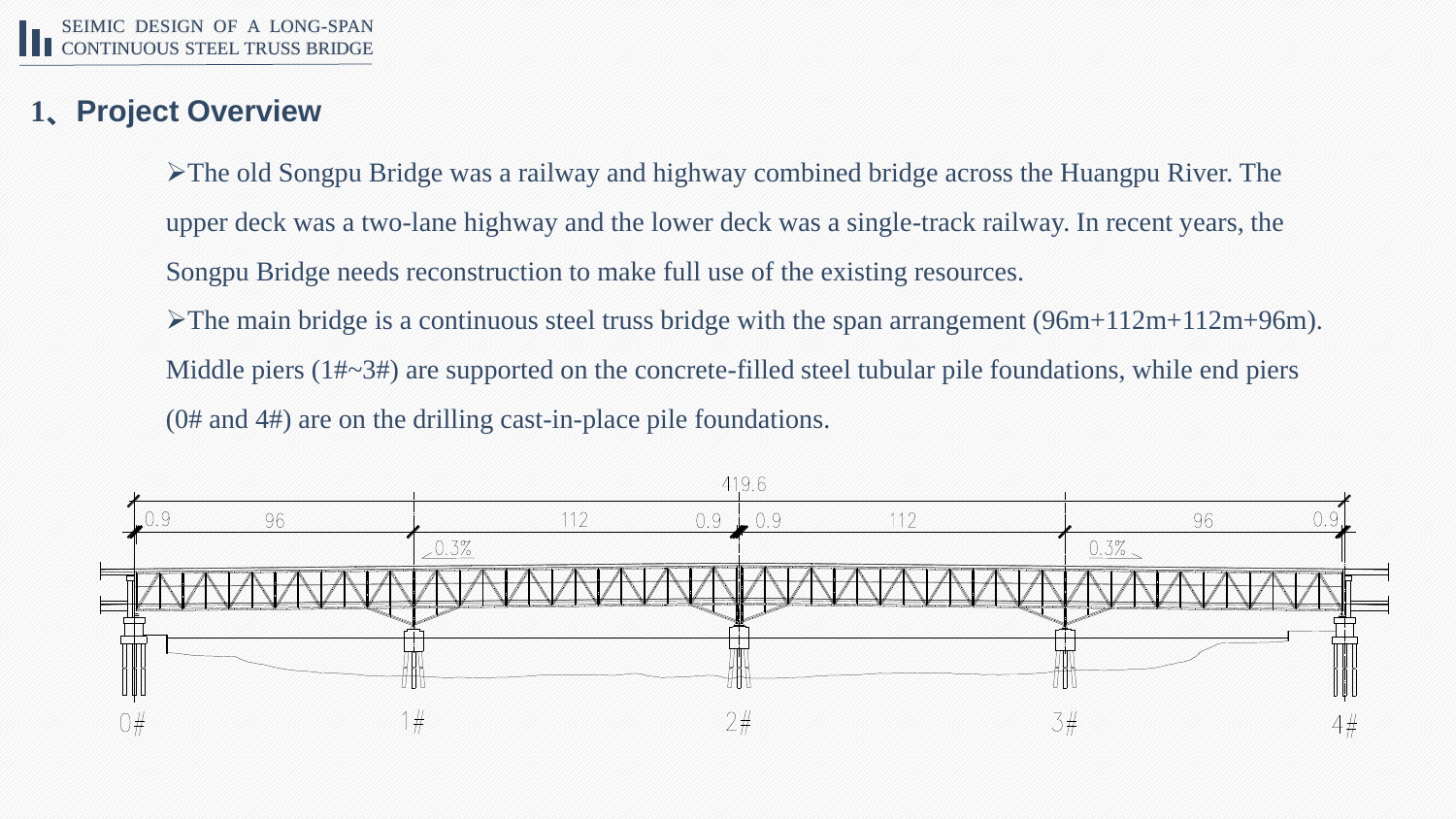The upper deck of the main bridge adopts steel-concrete composite bridge deck with plate and truss combined structure system, and is widened from the original two lanes to two-way six lanes, with the support of the diagonal struts to improve the stress condition of the bridge after widening. Meantime, the lower deck using the orthotropic steel deck system is supported on the rubber bearings placed on the main truss for non-automobile lanes and sidewalks.



So the self-weight of the bridge superstructure is obviously increased after widening and reconstruction, yet it is difficult to reinforce the old pile foundations due to the strict construction conditions, which may adversely affect the seismic performance of the bridge. Meantime, the bridge after widening and reconstruction has to meet the current Chinese bridge seismic specifications , which asks for a due seismic study of the reconstructed bridge.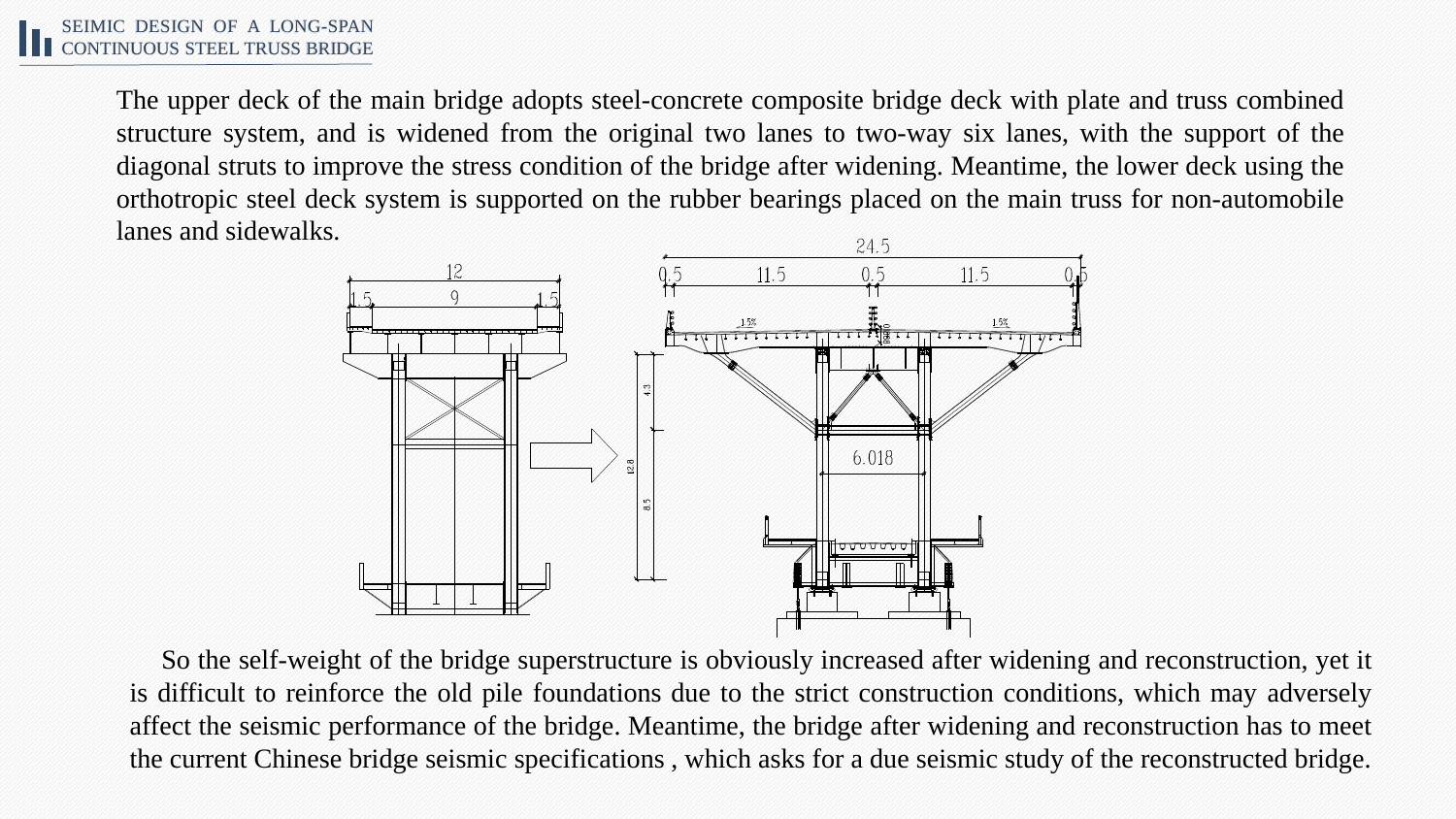#### SEIMIC DESIGN OF A LONG-SPAN SEIMIC DESIGN OF A LONG-SPAN<br>CONTINUOUS STEEL TRUSS BRIDGE



 $15.8$ 



 $12<sup>2</sup>$ 

 $\left[1.2\right]$ 

 $6 \times 1.6$ 

 $12<sup>°</sup>$ 

 $1.2$ 



15.8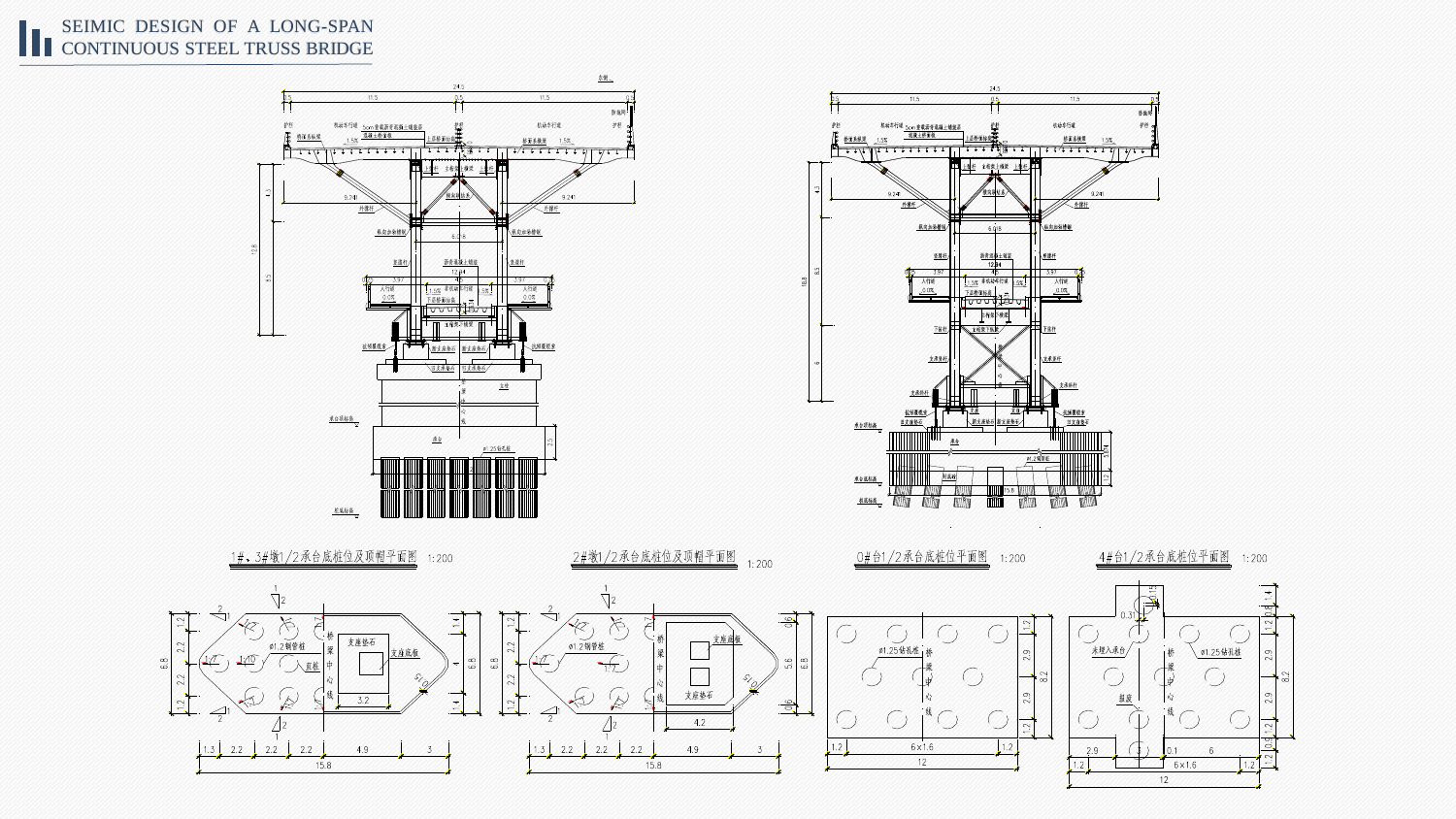# **2、Seismic fortification criteria Fortification level Return period Performance objectives Seismic requirements**

- $\triangleright$  Two fortification levels, including E1 and E2, are adopted according to the Chinese specifications.
- $\triangleright$  The ground motion inputs include the longitudinal direction coupled with the vertical direction  $(L+V)$  and the transverse direction coupled with the vertical direction (T+V).



| <b>Fortification level</b> | <b>Return period</b> | <b>Performance objectives</b>                                                                                                    | <b>Seismic requirements</b>                                                                                                      |
|----------------------------|----------------------|----------------------------------------------------------------------------------------------------------------------------------|----------------------------------------------------------------------------------------------------------------------------------|
| E1                         | 75                   | Elastic                                                                                                                          | The main truss remains elastic.<br>and the bending moment of the<br>pile foundation is less than the<br>initial yield moment.    |
| E2                         | 1000                 | The main truss remains elastic,<br>and the pile foundations can<br>continue to be used without<br>repair or with minimal repair. | The main truss remains elastic,<br>and the bending moment of the<br>pile foundation is less than the<br>equivalent yield moment. |



The continuous steel truss bridge is located on IV soil type site, which represents a comparatively soft soil foundation. The seismic fortification intensity is 7 degrees and the characteristic period  $T_g$  is 0.75s.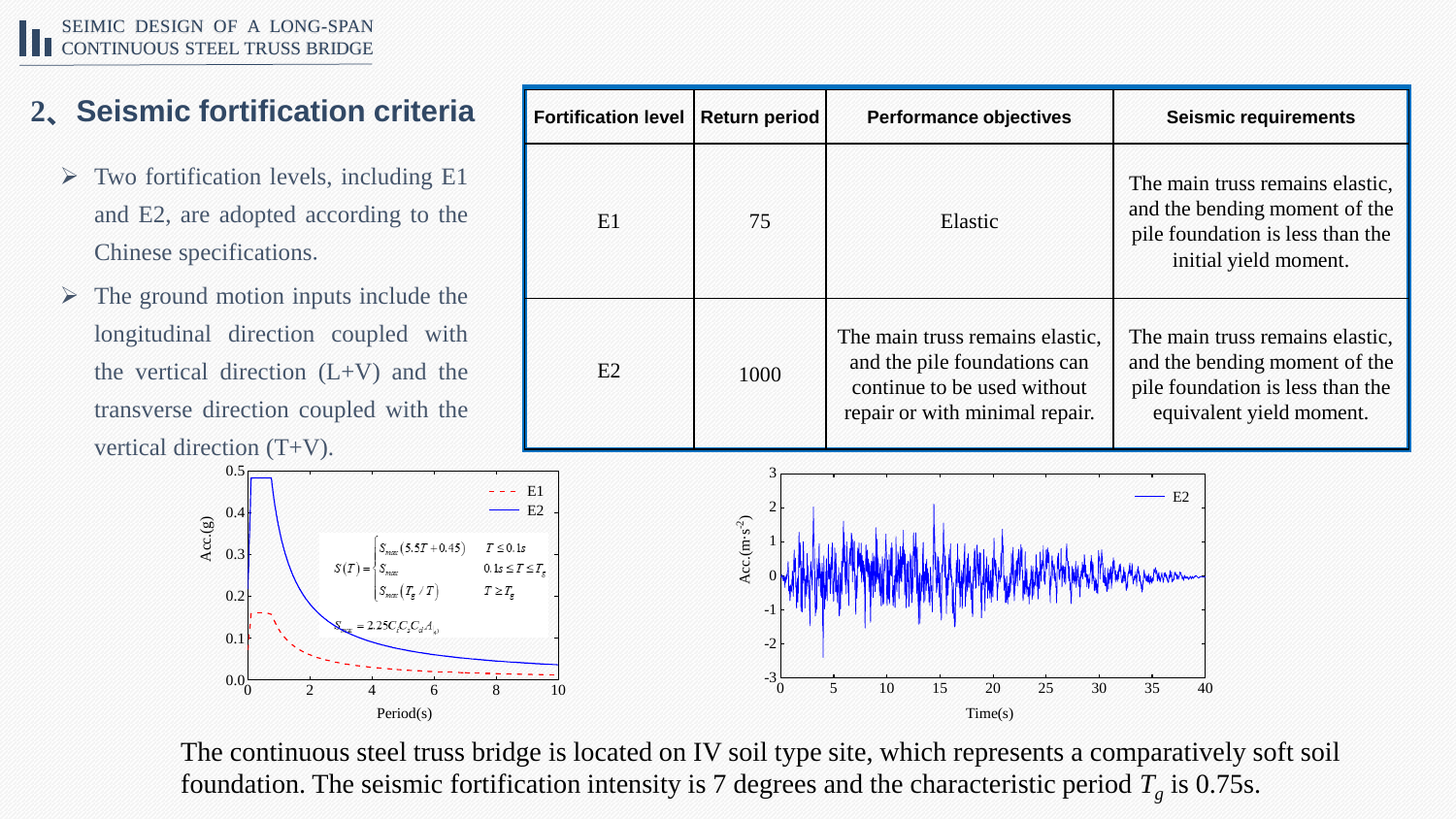#### SEIMIC DESIGN OF A LONG-SPAN CONTINUOUS STEEL TRUSS BRIDGE

### **3、Analysis model**

- ➢ Piers and truss are simulated by elastic beam elements. The pile cap is regarded as a rigid body with the mass concentrated on the centroid, and the secondary dead load is applied uniformly to the bridge deck system.
- $\triangleright$  The spherical bearings (P0~P4) are adopted, with the arrangement shown in the following picture.



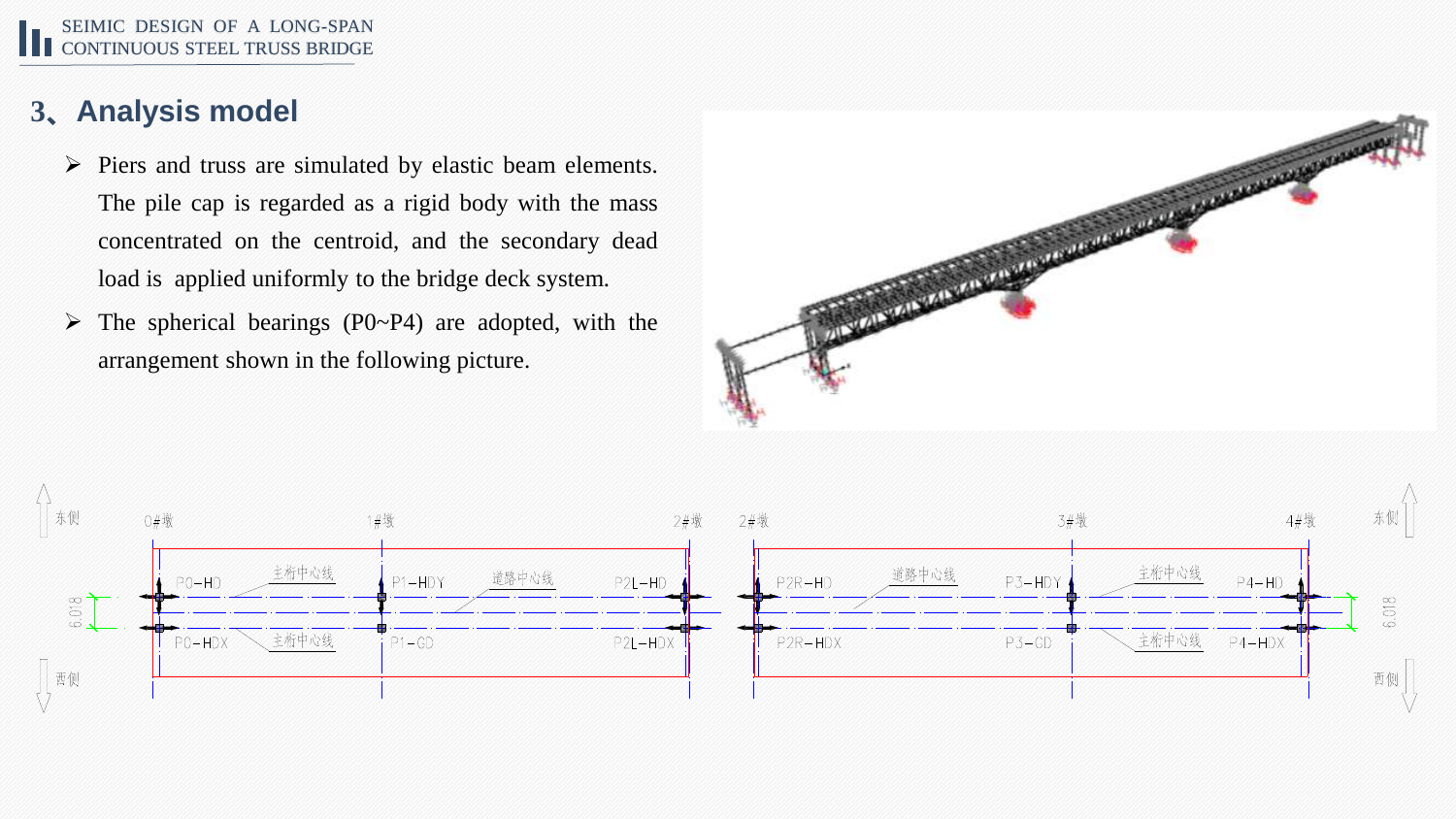# **4、Dynamic characteristics**

The top six vibration models are shown in the following table.

| <b>Order</b>   | <b>Period/s</b> | <b>Frequency/Hz</b> | <b>Vibration characteristics</b>                           |
|----------------|-----------------|---------------------|------------------------------------------------------------|
|                | 1.530           | 0.654               | Symmetrical transverse bending                             |
| $\overline{2}$ | 1.475           | 0.678               | <b>Unsymmetry</b> transverse bending                       |
| 3              | 1.194           | 0.838               | Symmetrical transverse<br>bending-torsional coupling       |
| $\overline{4}$ | 1.166           | 0.858               | <b>Unsymmetry</b> transverse<br>bending-torsional coupling |
| 5              | 1.134           | 0.882               | Longitudinal drift of the left<br>bridge span              |
| 6              | 1.050           | 0.952               | Longitudinal drift of the right<br>bridge span             |

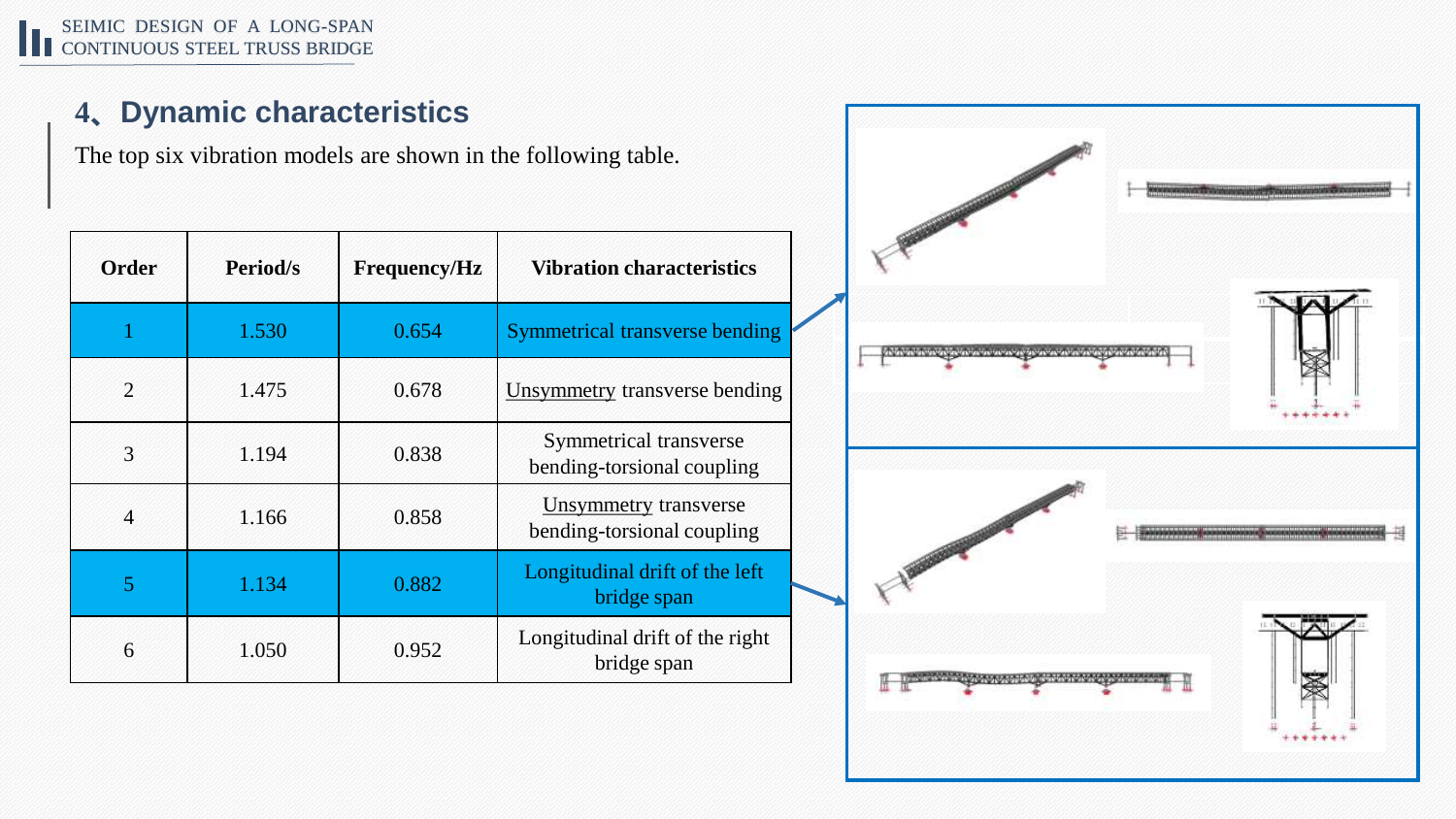### **5、Seismic conceptual design**

- $\triangleright$  First, the seismic performance has to be checked to determine whether it meets the seismic requirements. The following conditions are considered:
	- 1) The spherical bearings are not sheared off under earthquake.
	- 2) The spherical bearings are sheared off under earthquake.
- $\triangleright$  The bilinear elastoplastic spring (Plastic-Wen) element is adopted to simulate the sliding friction effects of the spherical bearings shown in the following picture.  $(\mu=0.02, F_{max}=\mu \times W(\text{vertical reaction force of the bearing under dead load}), X_y=3 \text{mm})$

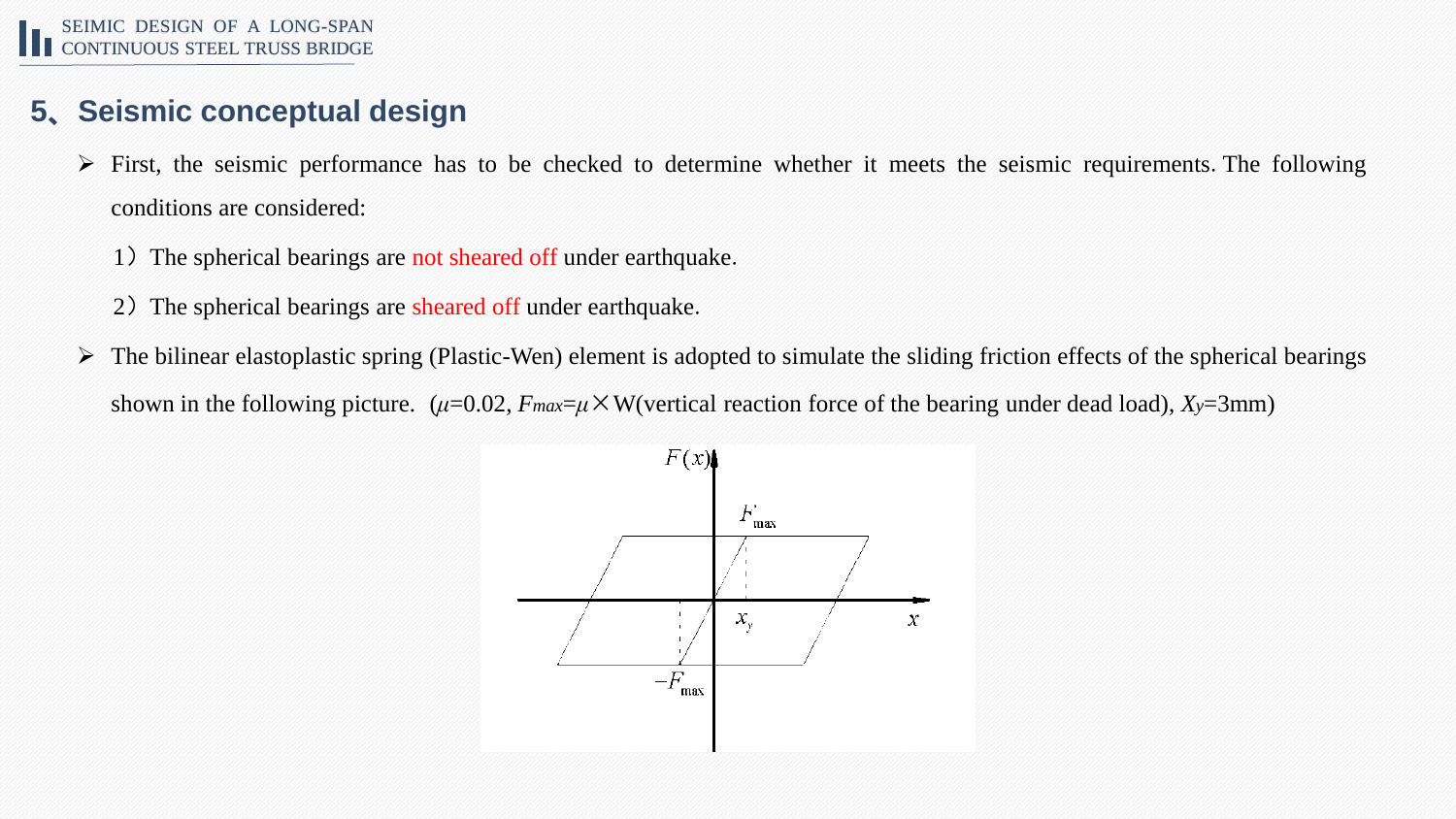#### **1)spherical bearings are not sheared off**

Nonlinear time-history analysis is conducted to obtain the seismic response, and key targets are checked based on the strength-demand ratio (SDR).

# $\triangleright$  E1:

 $(1) L+V:$ 

| F1                 |     | mon | <b>Axial load</b> | Pile |
|--------------------|-----|-----|-------------------|------|
|                    |     | 26. | 64                | 1#   |
|                    |     | 17  | 1567              | 2#   |
| AI4<br>A15.<br>A13 | A12 | 18  | 659               | 3#   |

| <b>Truss</b>                  | <b>Stress</b> | <b>Yield</b> | $\overline{c}$ 12<br>E14<br>E13 |
|-------------------------------|---------------|--------------|---------------------------------|
| E <sub>0</sub> A <sub>0</sub> | 33            | 27           | E12                             |
| E0A1                          | 80            | 27           | Fig.4. Che                      |
| A12C12                        | 57            | 270          | 4.74                            |
| A25C26                        | 111           | 270          | 2.43                            |
| A26C26                        | 48            | 270          | 5.63                            |

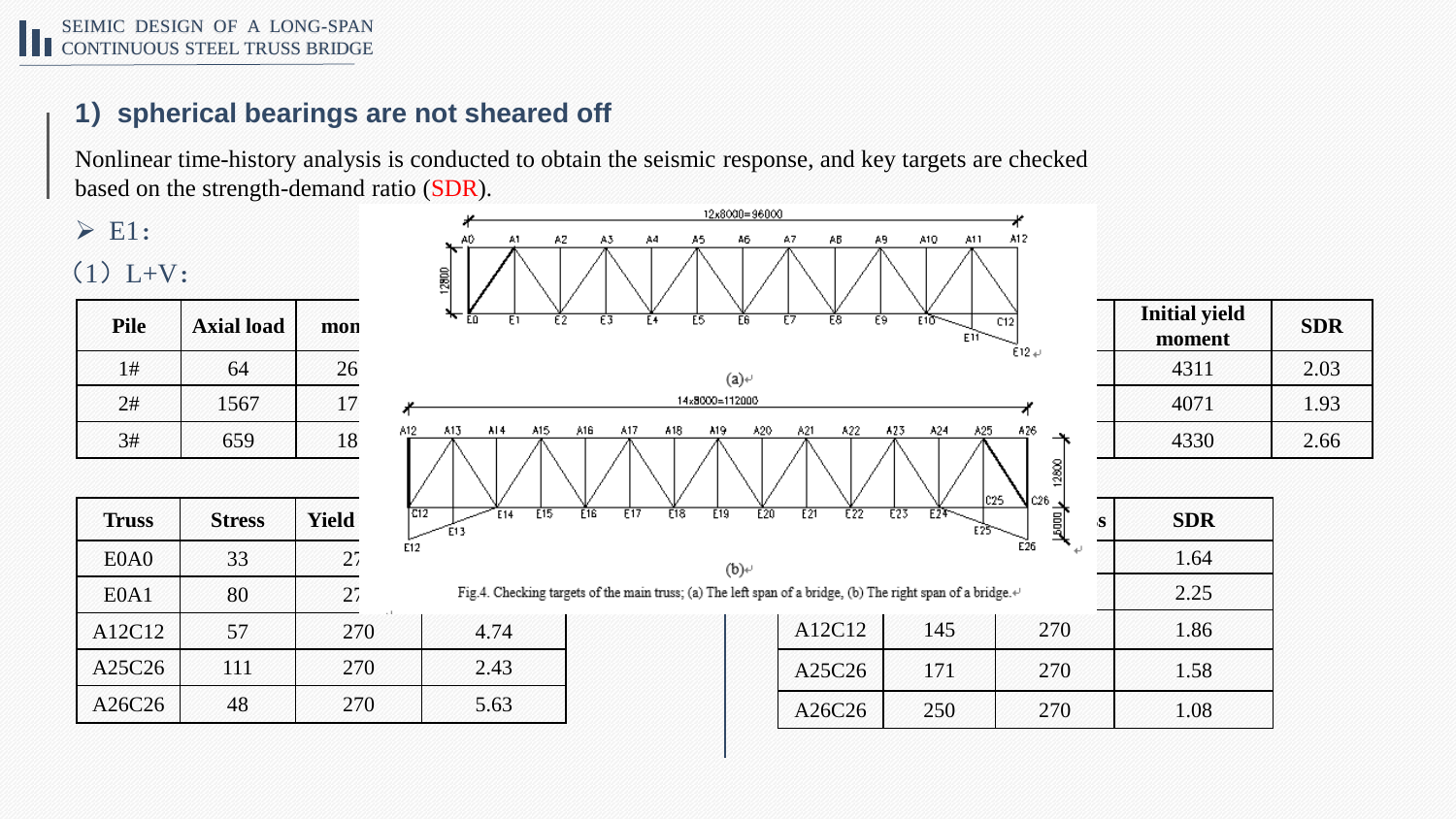### **1)spherical bearings are not shear off**

 $\triangleright$  E2:

#### $(1) L+V:$

| <b>Pile</b> | <b>Axial load</b> | moment | <b>Initial yield</b><br>moment | <b>SDR</b> |
|-------------|-------------------|--------|--------------------------------|------------|
| 1#          | $-6621$           | 7493   | 4677                           | 0.62       |
| 2#          | $-900$            | 4917   | 6369                           | 1.30       |
| 3#          | $-5228$           | 5428   | 5073                           | 0.93       |

| <b>Truss</b>                  | <b>Stress</b> | <b>Yield stress</b> | <b>SDR</b> |
|-------------------------------|---------------|---------------------|------------|
| E <sub>0</sub> A <sub>0</sub> | 43            | 270                 | 6.28       |
| E0A1                          | 113           | 270                 | 2.39       |
| A12C12                        | 75            | 270                 | 3.60       |
| A25C26                        | 140           | 270                 | 1.93       |
| A26C26                        | 60            | 270                 | 4.50       |

 $\triangleright$  L+V: The seismic bending moments of 1# and 3# pile foundations are not enough.

# $(2)$  T+V:

| <b>Pile</b> | <b>Axial load</b> | moment | <b>Initial yield</b><br>moment | <b>SDR</b> |
|-------------|-------------------|--------|--------------------------------|------------|
| 1#          | $-1905$           | 5268   | 6066                           | 1.15       |
| 2#          | $-3912$           | 5505   | 5464                           | 0.99       |
| 3#          | $-1949$           | 4130   | 6053                           | 1.47       |

| <b>Truss</b>                  | <b>Stress</b> | <b>Yield stress</b> | <b>SDR</b> |
|-------------------------------|---------------|---------------------|------------|
| E <sub>0</sub> A <sub>0</sub> | 439           | 270                 | 0.62       |
| E0A1                          | 235           | 270                 | 1.15       |
| A12C12                        | 294           | 270                 | 0.92       |
| A25C26                        | 287           | 270                 | 0.94       |
| A26C26                        | 572           | 270                 | 0.47       |

 $\triangleright$  T+V: The seismic bending moments of 2# pile foundation and some key rods strength are not enough.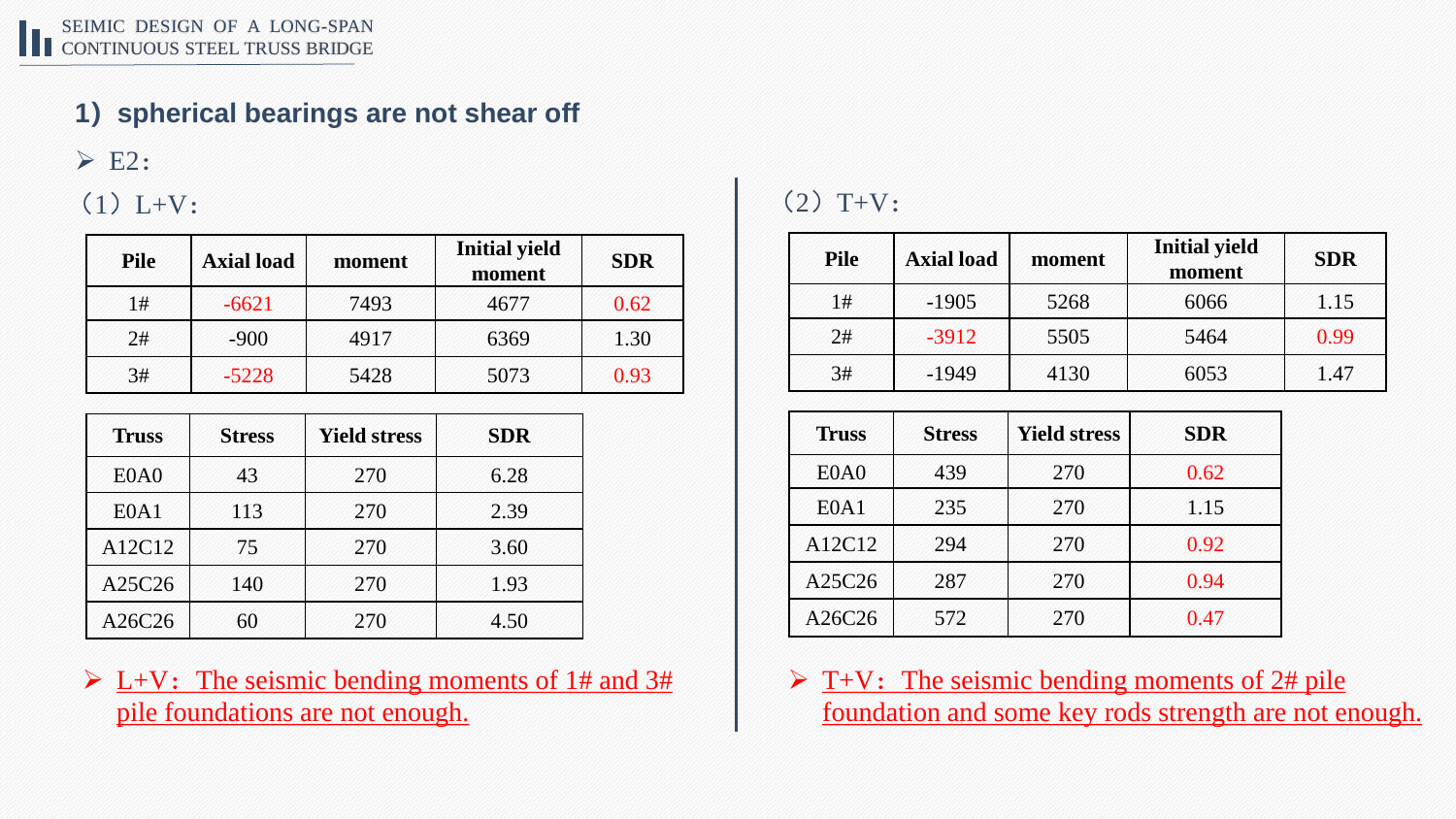SEIMIC DESIGN OF A LONG-SPAN CONTINUOUS STEEL TRUSS BRIDGE

#### **2)Sheared-off spherical bearings**

So it is necessary to consider that spherical bearings will be sheared off under E2 earthquake. Then the seismic response is obtained to check the key targets.

### $\triangleright$  E2:  $(1) L+V:$

| <b>Pile</b> | <b>Axial load</b> | moment | <b>Initial yield</b><br>moment | <b>SDR</b> |
|-------------|-------------------|--------|--------------------------------|------------|
| 1#          | 1421              | 2780   | 7028                           | 2.53       |
| 2#          | 38                | 3575   | 6640                           | 1.86       |
| 3#          | 1059              | 2460   | 6929                           | 2.82       |

| <b>Truss</b>                  | <b>Stress</b> | <b>Yield stress</b> | <b>SDR</b> |
|-------------------------------|---------------|---------------------|------------|
| E <sub>0</sub> A <sub>0</sub> | 63            | 270                 | 6.28       |
| E <sub>0</sub> A <sub>1</sub> | 103           | 270                 | 2.39       |
| A12C12                        | 63            | 270                 | 3.60       |
| A25C26                        | 127           | 270                 | 1.93       |
| A26C26                        | 57            | 270                 | 4.50       |

#### $\triangleright$  The maximum bearing deformation is around 239mm.

# $(2)$  T+V:

| <b>Pile</b> | <b>Axial load</b> | moment | <b>Initial yield</b><br>moment | <b>SDR</b> |
|-------------|-------------------|--------|--------------------------------|------------|
| 1#          | 2228              | 4895   | 7251                           | 1.48       |
| 2#          | 1572              | 5153   | 7071                           | 1.37       |
| 3#          | 1831              | 4008   | 7142                           | 1.78       |

| <b>Truss</b>                  | <b>Stress</b> | <b>Yield stress</b> | <b>SDR</b> |
|-------------------------------|---------------|---------------------|------------|
| E <sub>0</sub> A <sub>0</sub> | 119           | 270                 | 2.27       |
| E0A1                          | 124           | 270                 | 2.18       |
| A12C12                        | 105           | 270                 | 2.57       |
| A25C26                        | 148           | 270                 | 1.82       |
| A26C26                        | 135           | 270                 | 2.00       |

 $\triangleright$  The maximum bearing deformation is around 214mm.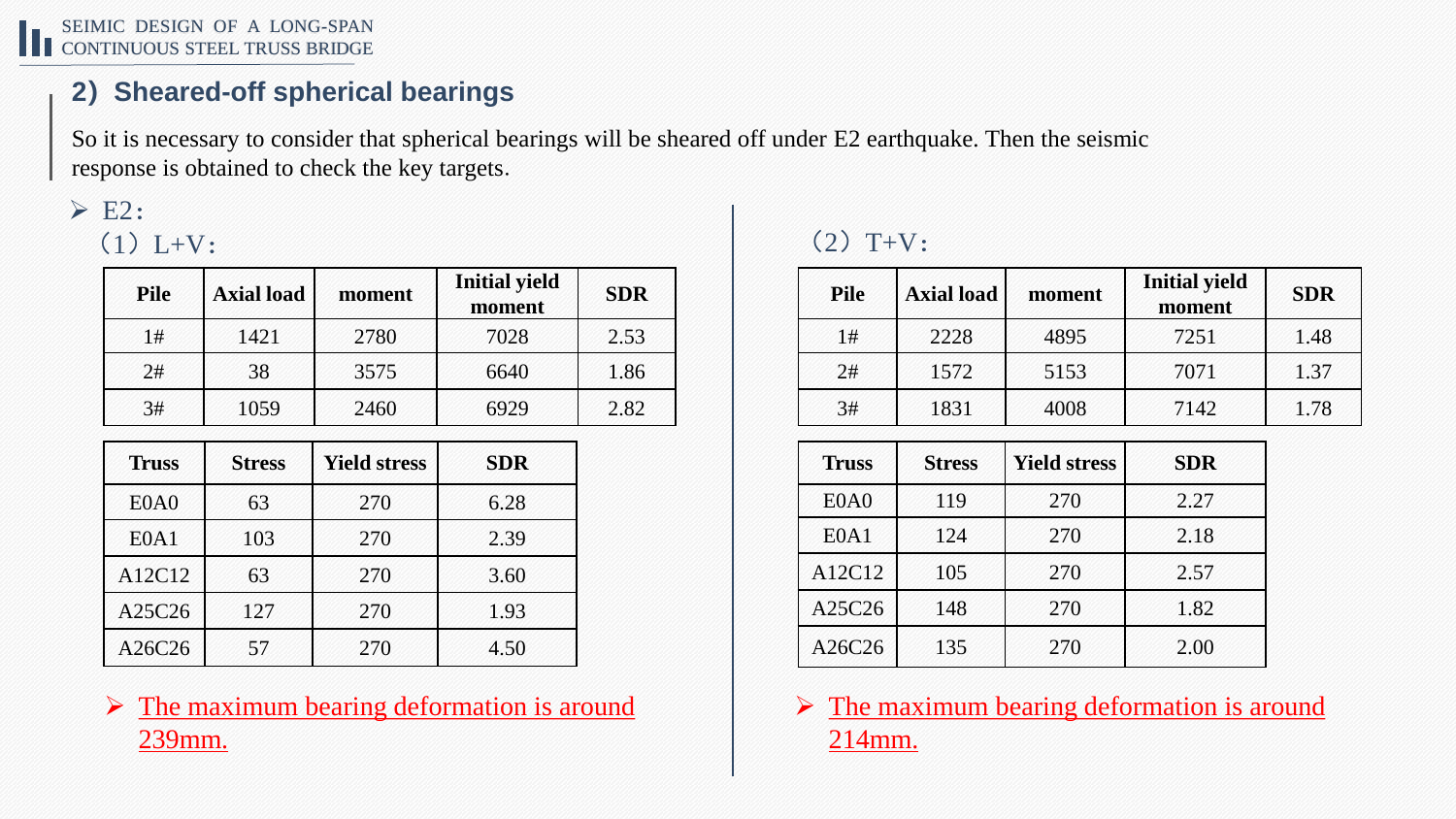#### **3)Summary**

- ➢ When the spherical bearings are not allowed to sheared off, the key checking targets all meet the seismic requirements under E1 earthquake. But the seismic demands of the pile foundations and some key rods of the main truss are not satisfied under E2 earthquake.
- $\triangleright$  When the spherical bearings are allowed to sheared off under E2 earthquake, the key checking targets can all meet the seismic requirements. However, the bearing deformations are comparatively large, and the maximum deformation exceeds 200mm.
- $\triangleright$  Considering lack of displacement restrainer and also ductile components, the seismic isolation design is prefer to a ductile seismic design for this reconstructed bridge.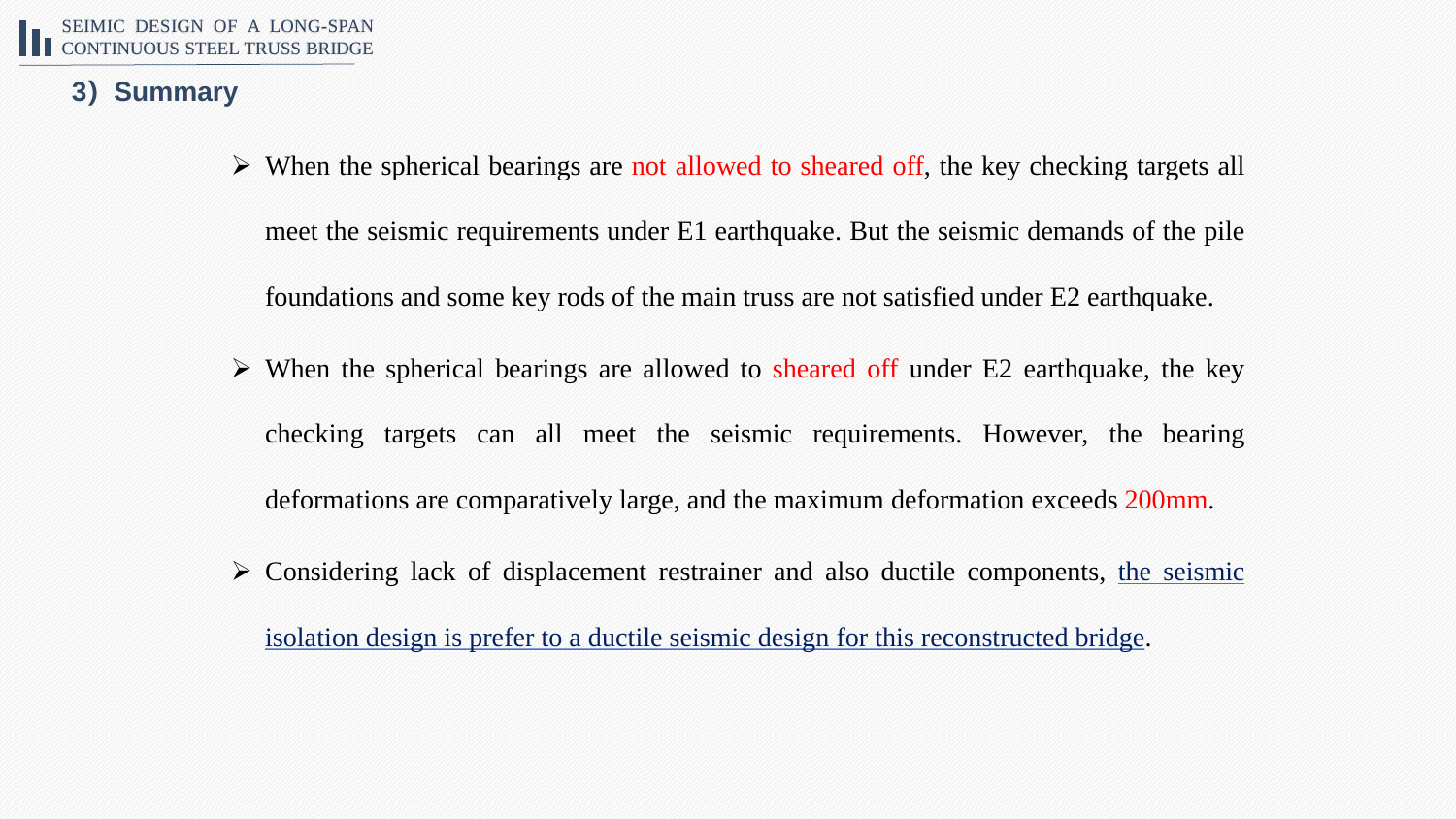#### SEIMIC DESIGN OF A LONG-SPAN SEIMIC DESIGN OF A LUNG-SPAIN<br>CONTINUOUS STEEL TRUSS BRIDGE

# **6、Seismic isolation design**

#### **FIRST SCHEME:Friction pendulum bearing**

All spherical bearings are replaced by friction pendulum bearings with the isolation period *T*=3s. And key checking targets can meet the seismic requirements under E2 earthquake.

 $\triangleright$  E2:

 $(1) L+V:$ 

| <b>Pile</b> | <b>Axial load</b> | moment | <b>Initial yield</b><br>moment | <b>SDR</b> |
|-------------|-------------------|--------|--------------------------------|------------|
| 1#          | $-878$            | 4618   | 6376                           | 1.38       |
| 2#          | $-446$            | 3723   | 6502                           | 1.75       |
| 3#          | $-273$            | 3138   | 6551                           | 2.09       |

| 43<br>6.28<br>E <sub>0</sub> A <sub>0</sub><br>270<br>E0A1<br>270<br>2.67<br>101<br>A12C12<br>64<br>4.22<br>270<br>2000<br>1000<br>A25C26<br>126<br>270<br>2.14<br>Force(kN)<br>4.82<br>A26C26<br>56<br>270<br>1000 | <b>Truss</b> | <b>Stress</b> | <b>Yield stress</b> | <b>SDR</b> |
|---------------------------------------------------------------------------------------------------------------------------------------------------------------------------------------------------------------------|--------------|---------------|---------------------|------------|
|                                                                                                                                                                                                                     |              |               |                     |            |
|                                                                                                                                                                                                                     |              |               |                     |            |
|                                                                                                                                                                                                                     |              |               |                     |            |
|                                                                                                                                                                                                                     |              |               |                     |            |
|                                                                                                                                                                                                                     |              |               |                     |            |

### $(2)$  T+V:

| <b>Pile</b> | <b>Axial load</b> | moment | <b>Initial yield</b><br>moment | <b>SDR</b> |
|-------------|-------------------|--------|--------------------------------|------------|
| 1#          | 1315              | 4762   | 6998                           | 1.47       |
| 2#          | 797               | 5094   | 6857                           | 1.35       |
| 3#          | 1339              | 3694   | 7006                           | 1.90       |

| <b>Truss</b>                  | <b>Stress</b> | <b>Yield stress</b> | <b>SDR</b>   |                     |
|-------------------------------|---------------|---------------------|--------------|---------------------|
| E <sub>0</sub> A <sub>0</sub> | 173           | 270                 | 1.56         |                     |
| E0A1                          | 142           | 270                 | 1.90         |                     |
| A12C12                        | 169           | 270                 | 1.60         | 2000                |
| A25C26                        | 180           | 270                 | 1.50         | 1000                |
| A26C26                        | 226           | 270                 | ce(k<br>1.19 | $\Omega$<br>$-1000$ |





 $-2000$ 

Deformation(m)

 $-2000$ <sub>0</sub> $10$ 

-0.10 -0.05 0.00 0.05 0.10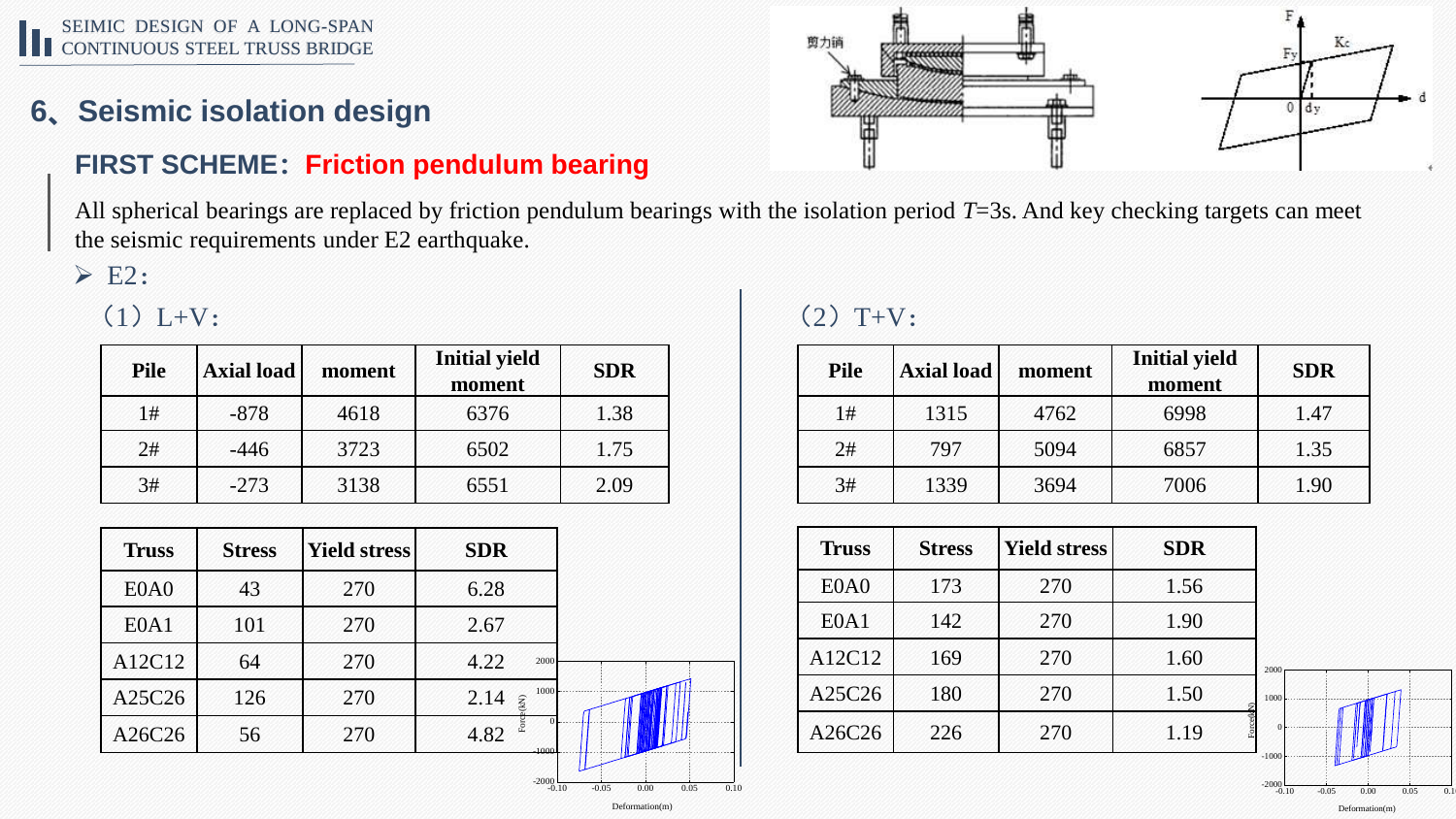#### SEIMIC DESIGN OF A LONG-SPAN CONTINUOUS STEEL TRUSS BRIDGE

# **6、Seismic isolation design**

#### **SECOND SCHEME:Cable-sliding aseismic bearing**

Design parameters of the cable-sliding aseismic bearing, such as the free length (0.12m) and the horizontal stiffness of the cable  $(15\times10^4$ kN/m), are identified by parametric analysis. Because the 0#, 2# and 4# pile foundations have comparatively large strength margin, bearings on these foundations are all replaced by cable-sliding aseismic bearings. Then key checking targets can meet the seismic requirements under E2 earthquake.

 $\triangleright$  E2:

## $(1) L+V:$

| <b>Pile</b> | <b>Axial load</b> | moment | <b>Initial yield</b><br>moment | <b>SDR</b> |
|-------------|-------------------|--------|--------------------------------|------------|
| 1#          | 1094              | 3158   | 6938                           | 2.20       |
| 2#          | $-645$            | 4382   | 6445                           | 1.47       |
| 3#          | 1014              | 2741   | 6917                           | 2.52       |

| <b>Truss</b>                  | <b>Stress</b> | <b>Yield stress</b> | <b>SDR</b> |
|-------------------------------|---------------|---------------------|------------|
| E <sub>0</sub> A <sub>0</sub> | 72            | 270                 | 3.75       |
| E <sub>0</sub> A <sub>1</sub> | 138           | 270                 | 1.96       |
| A12C12                        | 65            | 270                 | 4.15       |
| A25C26                        | 129           | 270                 | 2.09       |
| A26C26                        | 57            | 270                 | 4.74       |

| $(2) T+V:$ |
|------------|
|            |

| <b>Pile</b> | <b>Axial load</b> | moment | <b>Initial yield</b><br>moment | <b>SDR</b> |
|-------------|-------------------|--------|--------------------------------|------------|
| 1#          | 2171              | 4846   | 7235                           | 1.49       |
| 2#          | 1634              | 5139   | 7088                           | 1.38       |
| 3#          | 1832              | 3972   | 7142                           | 1.80       |

| <b>Truss</b> | <b>Stress</b> | <b>Yield stress</b> | <b>SDR</b> |
|--------------|---------------|---------------------|------------|
| E0A0         | 192           | 270                 | 1.41       |
| E0A1         | 140           | 270                 | 1.93       |
| A12C12       | 107           | 270                 | 2.52       |
| A25C26       | 157           | 270                 | 1.72       |
| A26C26       | 171           | 270                 | 1.58       |

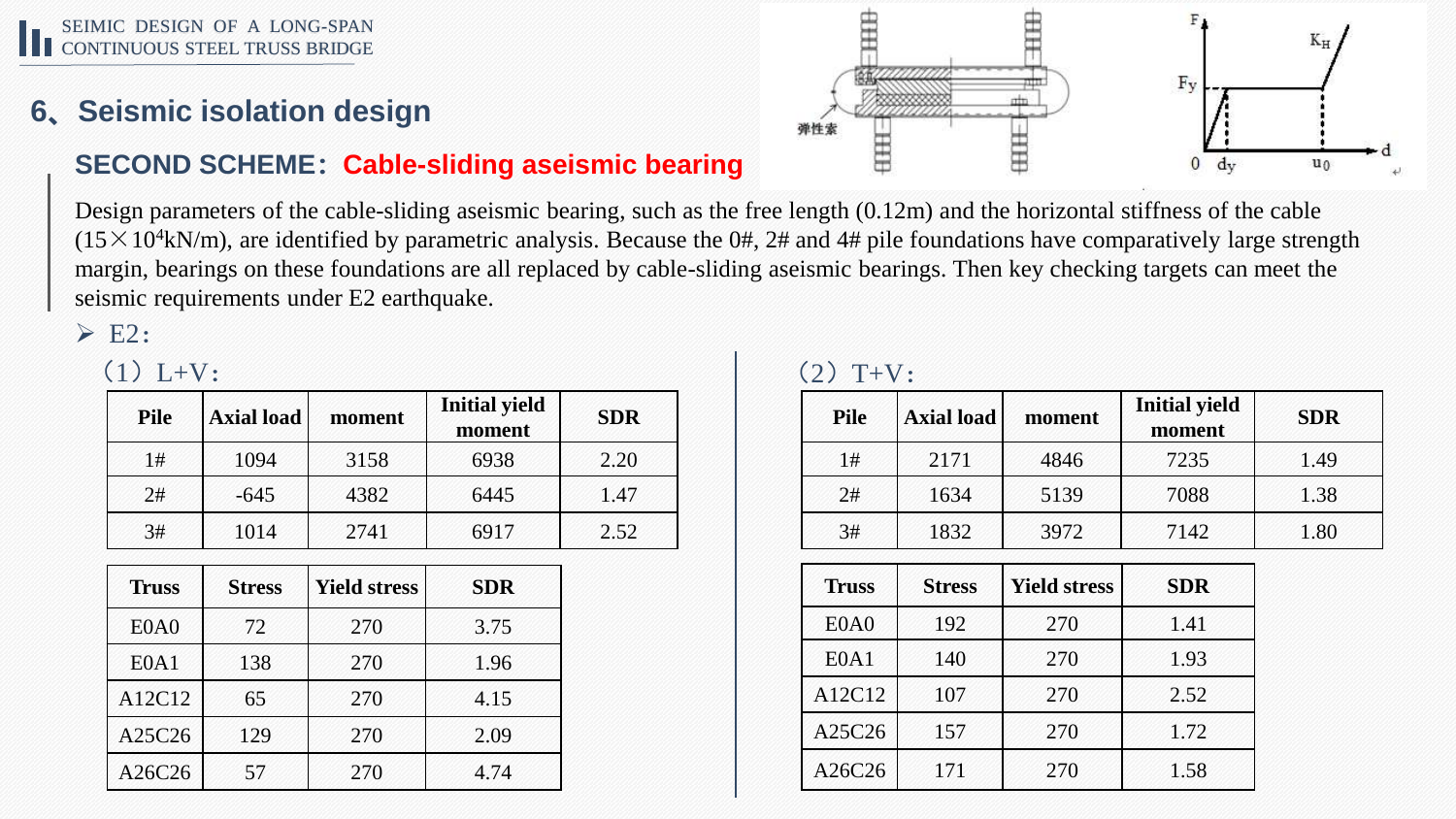#### **7、Comparisons of two schemes**

- $\triangleright$  First scheme: Friction pendulum bearing (friction coefficient  $\mu$ =0.05, yield displacement  $d$ <sup>*y*=0.0025m,</sup> isolation period *T*=3s).
- $\triangleright$  Second scheme: Cable-sliding aseismic bearing (friction coefficient  $\mu$ =0.02, yield displacement  $d$ <sup> $\psi$ </sup>=0.003m, free length  $u_0 = 0.12$ m, horizontal stiffness of the cable  $K_H = 15 \times 10^4$ kN/m).

#### **ISOLATION EFFECTS UNDER E2 EARTHQUAKE:**

Pile foundation: Compared to the condition with uncut bearings, two schemes can both reduce the seismic response, but the effects of the first scheme is more uniform than the second scheme, especially under L+V

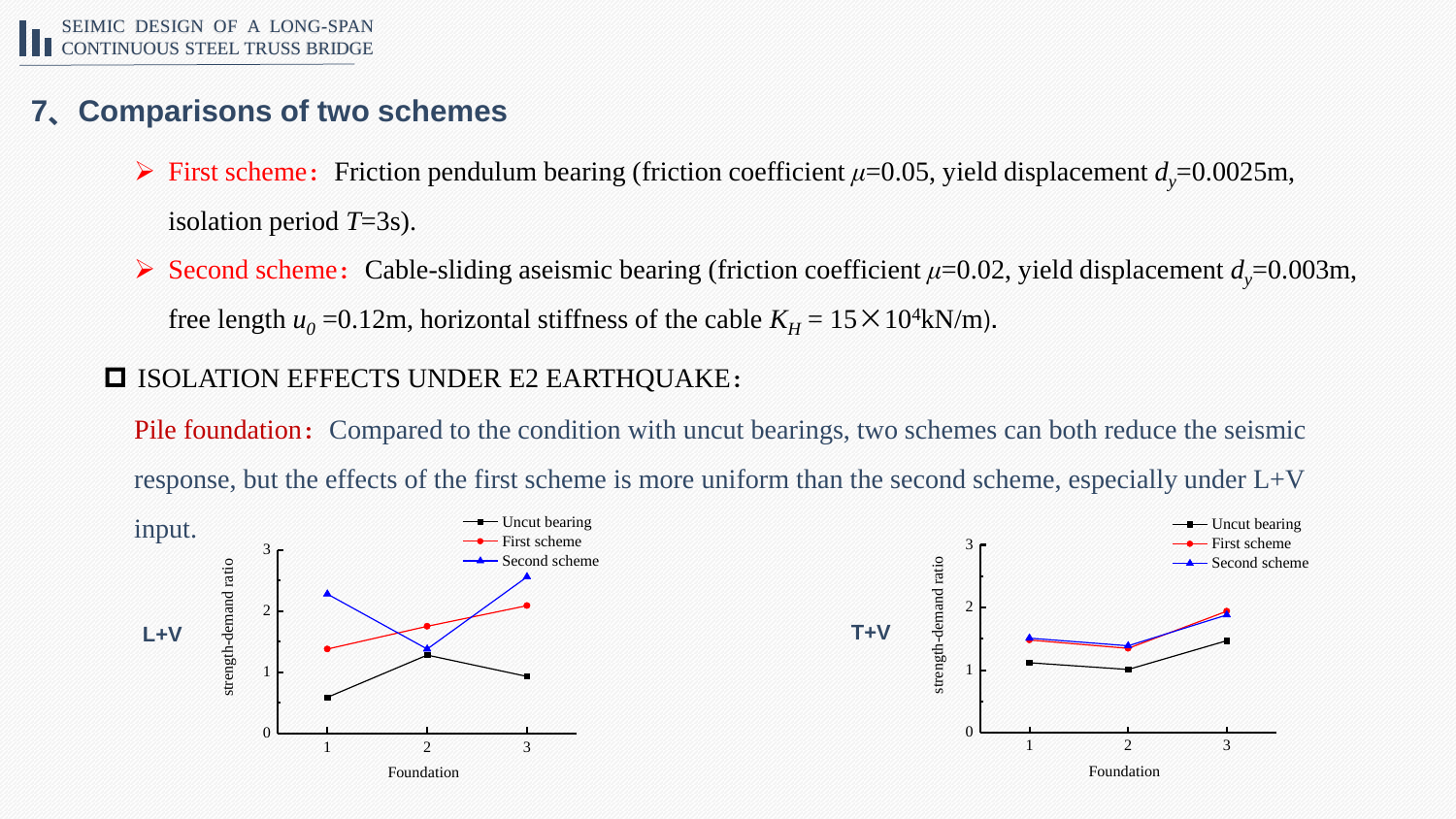Main truss: Compared to the condition with uncut bearings, two schemes can effectively reduce the seismic response and increase the SDR of the key rods of the main truss, especially under T+V input.



#### $\Box$  SPACING EFFECTS UNDER E2 EARTHQUAKE:

Structural displacement: Compared to the condition with sheared-off bearings, two schemes can effectively control bearing deformations and structural displacements. But the friction pendulum bearing has greater self-centering ability, so structural displacements of the first scheme are smaller than the second scheme.

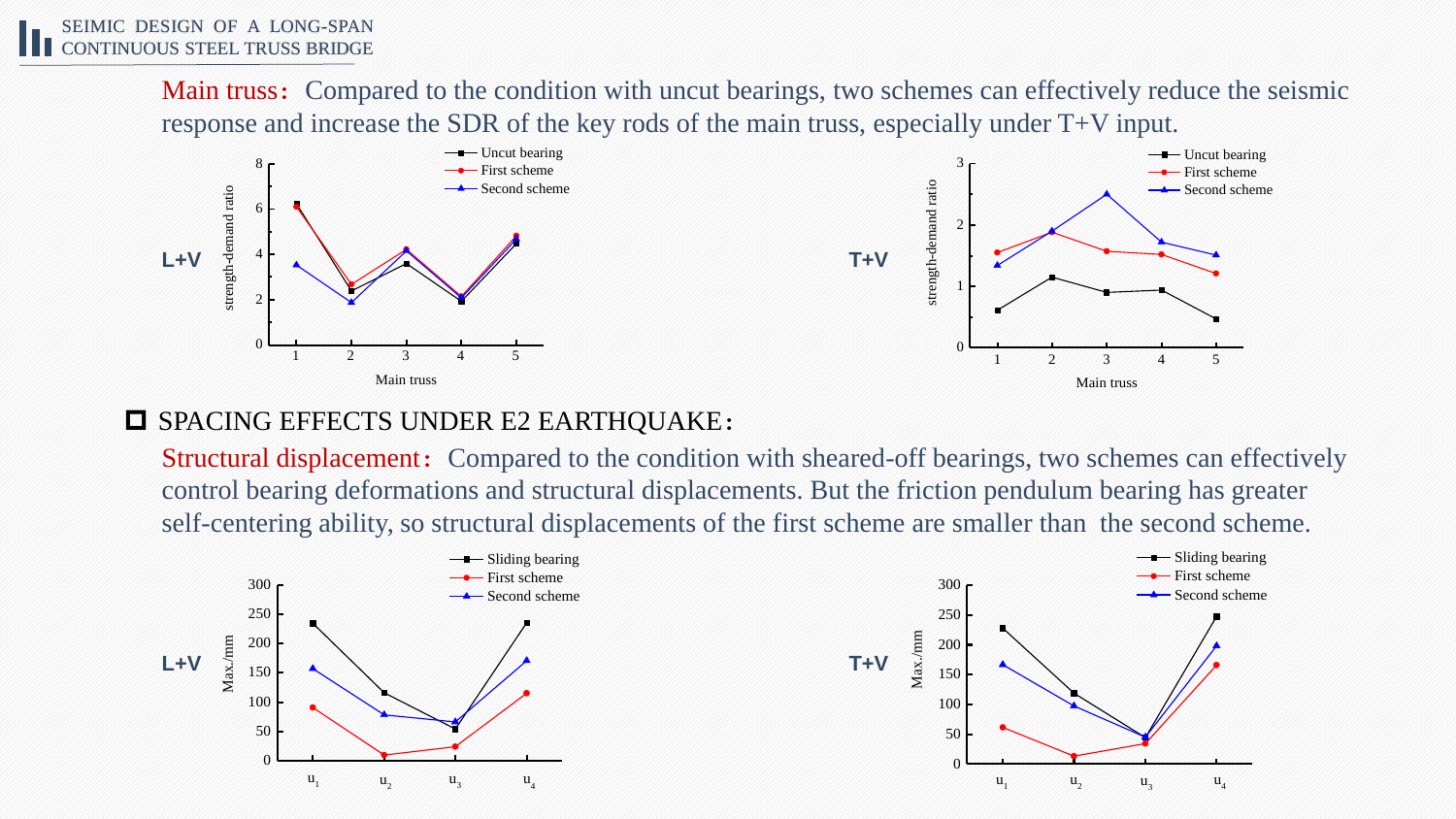# **Conclusion**

- $\triangleright$  Considering the post-earthquake performance and the lack of ductile components, seismic isolation design is the best choice for the seismic design of the Songpu Bridge after widening and reconstruction.
- ➢ The friction pendulum bearings show great isolation effect with small structural displacements, but they are in complex stress condition, camplicated to be installed and comparatively expensive.
- $\triangleright$  The cable-sliding aseismic bearings use the free length to dissipate energy and the structural displacements are relatively large, but they are simple and cheap, easy to be installed and replaced.